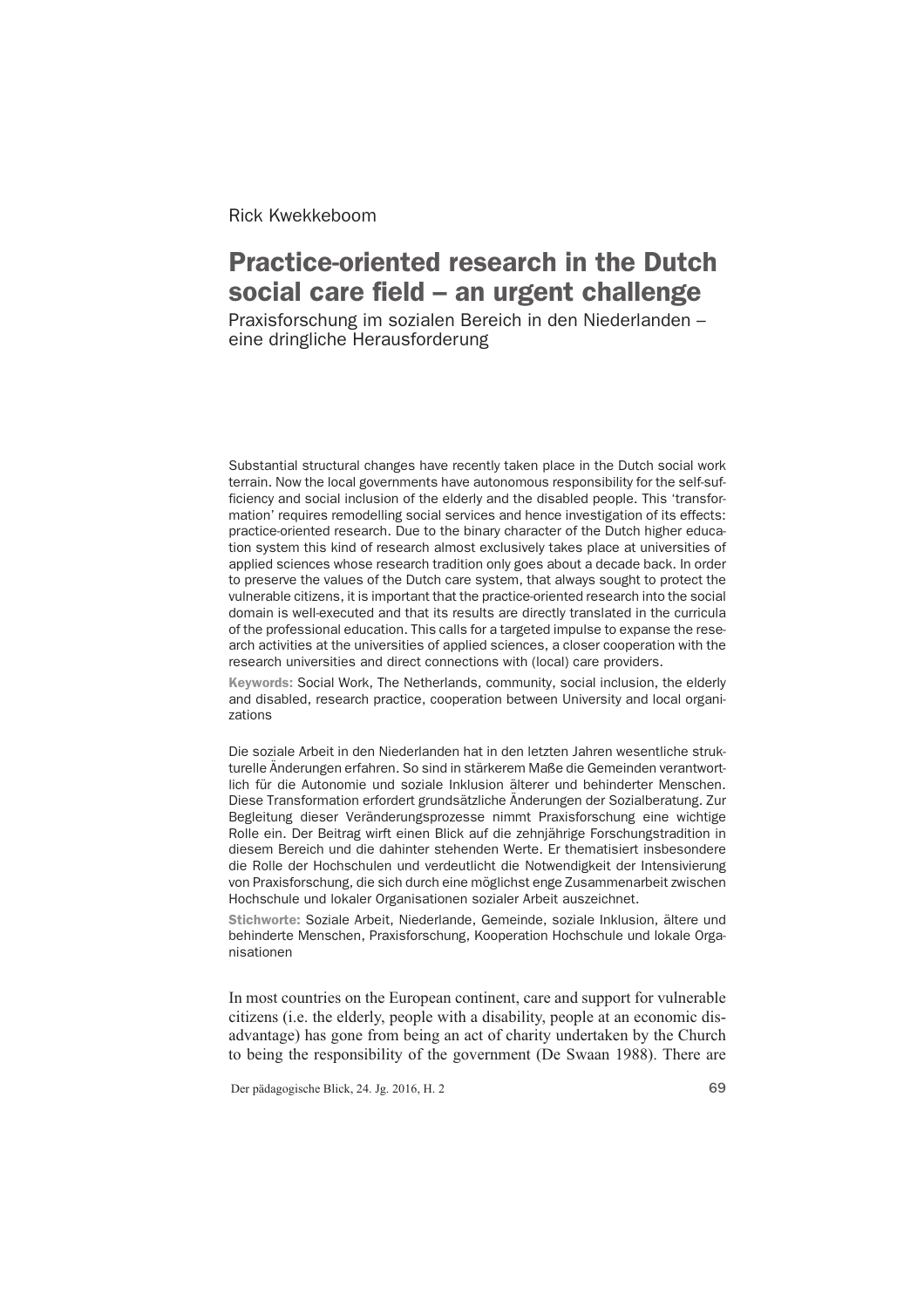considerable differences between how the various European countries have structured their 'welfare state', relating to, among other things, different ways of funding, differing opinions about the division of responsibility between government and citizens, and the connection (or intended connection) with other domains that also fall within the government's responsibility. This means that the range of care and welfare facilities offered by the governments in the Scandinavian countries is very different, for example, from that in the Mediterranean countries, Eastern Europe or the UK (Esping-Andersen 1990). While one of the goals of European integration is to achieve greater consistency across the various Member States of the European Union, there continue to be differences even within the Union (e.g. Huber et al 2009; Verbeek-Oudijk et al 2014). This means that the scope and extent of the welfare state – and, more specifically, the range of care and welfare facilities coordinated by the government – is different in each country.

The consequence of this is that the job descriptions and responsibilities of care and welfare professionals funded by governments are also different in each country. Of course, there is a common foundation grounded in scientific and experiential knowledge, but the way that this is implemented in practice can vary from one country to another. These differences also mean that the training programmes for professionals in the social care sector differ in the various European countries, due also to the differences in the relevant laws and regulations. Research into the effectiveness of any given professional approach or intervention must therefore always be placed within the context of the country in which this approach is being used.

Based on an outline of developments in the Dutch social care sector, this article will look at the implications of these developments for the validity and significance of the practice-oriented research being undertaken in the social care field in the Netherlands. Therefore we both describe the characteristics of the social domain in the Netherlands and those of the tradition of practiceoriented research in our country. After that we will set out the implications of the structure of the Dutch welfare state, and of the position of practiceoriented research in the academic world, for the undertaking of practiceoriented research in the Dutch social care field.

#### 1. New legislation in the Netherlands

Earlier we stated that research into the effectiveness of an intervention must always be placed within the national context. To understand the roles, tasks and actual challenges for the practice-oriented research into the Dutch social domain it is therefore necessary to know more of the recent changes in legislation that have taken place in the Netherlands. Therefore an overview of this changes and their consequences will be given in this and the next subsection.

70 Der pädagogische Blick, 24. Jg. 2016, H. 2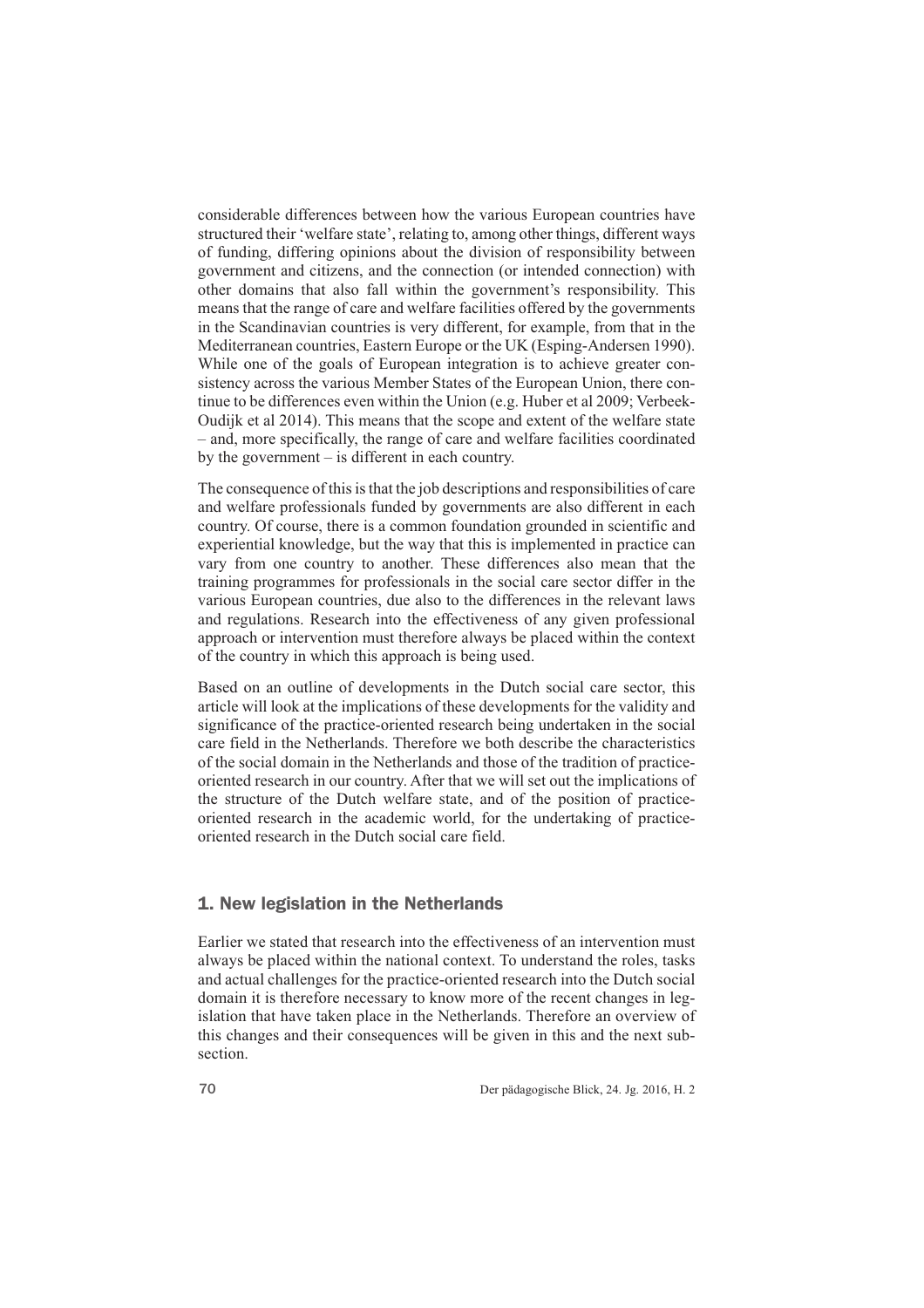The Dutch welfare state, come about and expanded between the '50s and '70s' (Schuyt 2013) could, according to Esping-Andersen's categorisation (1990), be described as a hybrid of a corporatist and a social democratic character. Adjustments in the '90s and the early years of the 21st century resulted in giving the Netherlands characteristics of a liberal welfare state. Some publicsector institutions have become more demand-driven and have been opened up to market forces (Schuyt 2013). Where social services are concerned, these changes have gone hand in hand with a shift of responsibility from central to municipal governments: decentralisation (Kwekkeboom 1999).

This decentralisation elapsed gradually, but was speeded up during the first decade of 2000 and culminated in three new laws in 2015. The first step in this was the introduction of the Social Support Act ('Wet maatschappelijke ondersteuning', Wmo) in 2007. This act had three so-called 'social goals': promoting citizens' self-sufficiency; increasing their social participation; and improving social cohesion. By the line of reasoning on which the Social Support Act appears to be based, the legislator assumes that greater self-sufficiency will result in greater social participation, which in turn will foster greater social cohesion. In this line of reasoning, a high level of mutual involvement and engagement among citizens is the ultimate goal (Timmermans/Kwekkeboom 2012). Under this Act the municipalities were granted the authority to tender out the facilities required for this purpose at market rates. This meant that municipalities had to negotiate with the providers of services as, till example home help for the elderly, with which local governments had not previously interacted and which are largely organised at a regional or even national level.

On 1 January 2015 a new, entirely revised act, the Social Support Act 2015, came into effect. This new Social Support Act follows the line of its predecessor: promoting self-sufficiency and social participation for people with a disability and increasing the level of support provided by non-professional carers in the community. The scope of the Act was increased: local governments are now also responsible for accommodation and daytime activities for people with mental health problems and intellectual disabilities. This means that local governments have to negotiate with (more) care providers with whom they have not had to interact before, in this case the regional institutions for mental health care and disability care. The responsibility for implementation and oversight remains with local government which is given greater freedom to determine who can make use of services funded by local government, and under what circumstances.

The already mentioned transfer of responsibility for daytime activities and accommodation was not the only change in the legislation relating to longterm care in the Netherlands. In the 2015 also the Long-Term Care Act ('Wet langdurige zorg', Wlz) came into effect. This law which was meant to ensure that only people with intensive or complex care needs are given access to inpatient care. The explanatory memorandum to this Act, too, argues that peo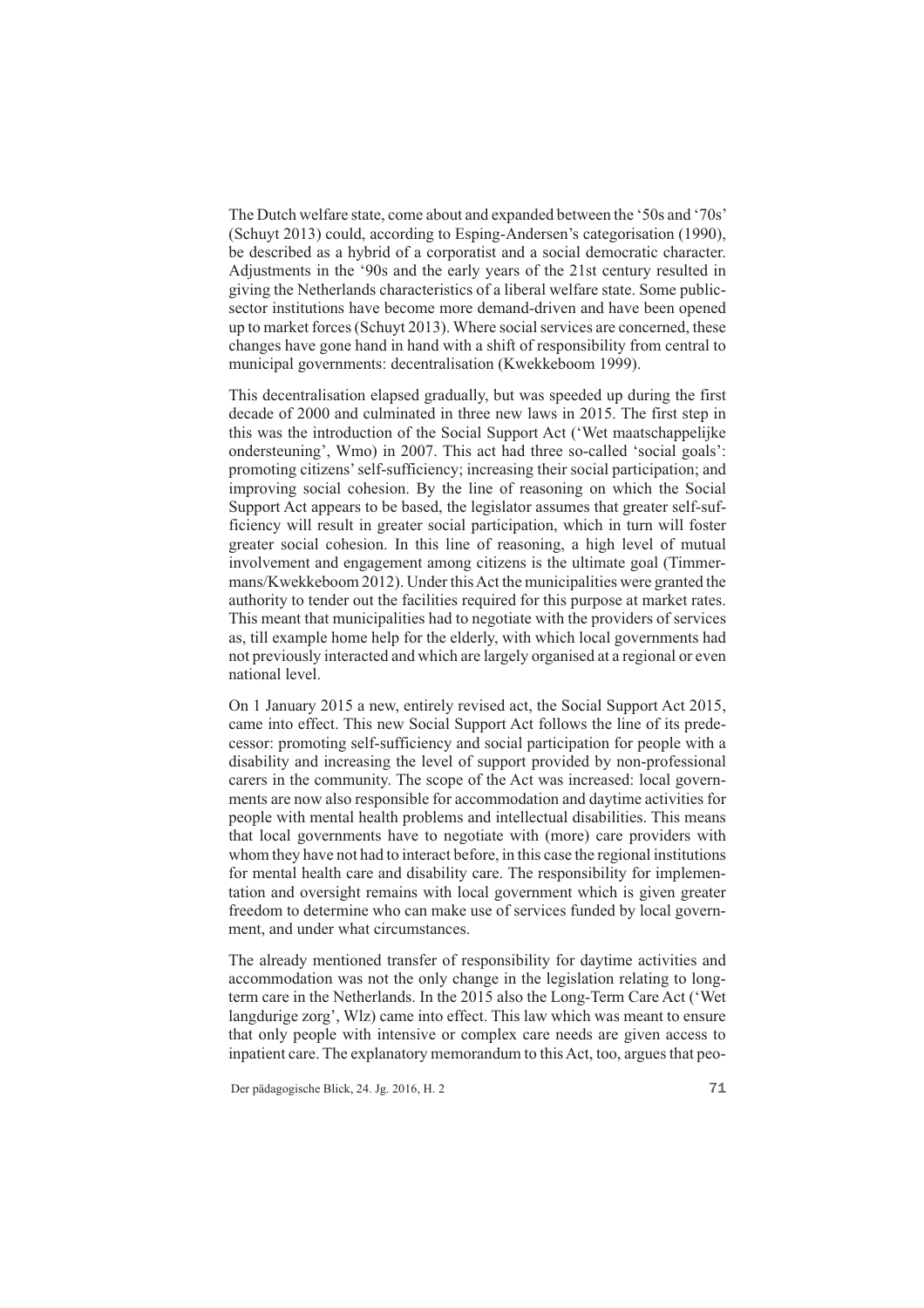ple's self-sufficiency should be maintained as long as is possible, and calls for a greater reliance on informal care by family members, friends, neighbours and volunteers (vs 'Health care and support in the Netherlands').

Along with the Social Support Act 2015 and the Long-Term Care Act, the third Act to come into effect in January 2015 was the so-called Participation Act ('Participatiewet'). This Act promotes the idea that people 'at a large distance from the labour market', including those with mental health problems or intellectual disabilities, should do regular work to the extent that their abilities allow this. In order to facilitate this, employers have been obliged to provide job opportunities for people with an occupational disability. It is the responsibility of local government to ensure that this is actually adhered to, and, if not, to provide income support for the people concerned. Given the size of the budget allocated to local governments to implement this Act, by far the most attractive option for them is to help as many people as possible to find work. The Participation Act, too, is expected to contribute to a maximum level of participation in society by people with a disability and increase their self-sufficiency.

In combination these three acts mean that local governments get autonomous responsibility for the social care and support for an extended group of people with any form of impairment in order to decrease their dependency and promote their integration. The municipalities' autonomy in this also means that they can opt for market driven solutions, rather than invoke traditional welfare organisations. Therefore this threefold amendment is also called 'the Transition'.

#### 2. New relationships, new responsibilities

In implementing the Social Support Act in 2007, the Dutch government appears to have been strongly inspired by the ideas of Etzioni, whose 'communitarianism' is also based on the notion that self-sufficiency and participation will lead to social cohesion (Etzioni 1996). He takes it one step further by proceeding to assume that greater social cohesion will ultimately result in fewer people turning to public (or private) support services. After all, people will already be helping each other; i.e. the need for support will be met by society itself. It is commonly known in the Netherlands that the Prime Minister under whose responsibility the Social Support Act was introduced, Jan Peter Balkenende, is a fervent supporter of Etzioni's beliefs. It should therefore come as no surprise that the Social Support Act implemented in 2007 should be based on these ideas.

With its emphasis on the role of citizens – and, in particular, members of the social networks of people with a disability – in providing support, the Social Support Act marked a paradigm shift from previous legislation in the field of social services (Kwekkeboom/De Jager-Vreugdenhil 2009). These acts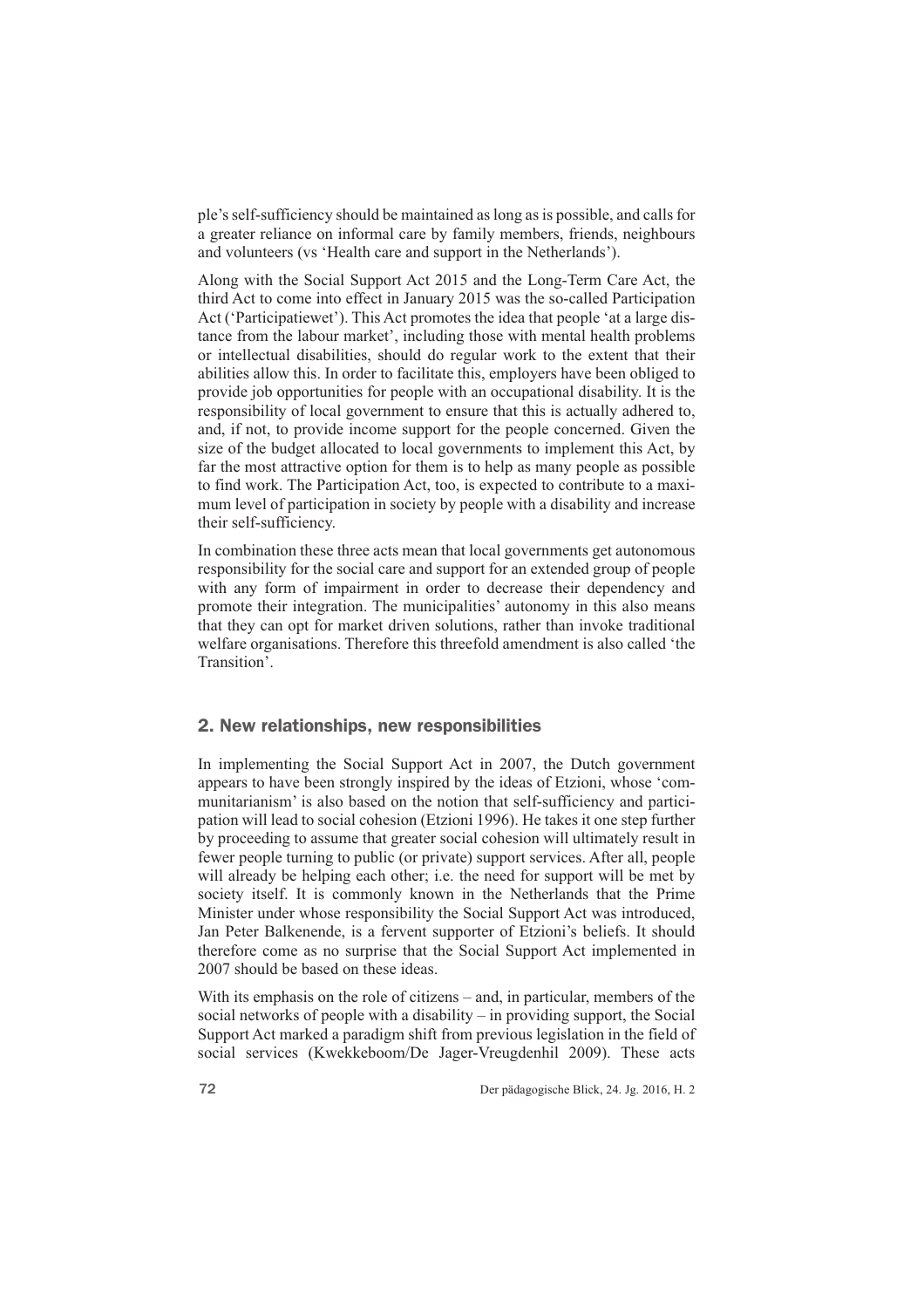placed responsibility for support and assistance into the hands of government authorities (including local government authorities), who put this into practice by funding organisations providing professional care. This meant that support in achieving self-sufficiency and social participation, as well as the promotion of social cohesion (also referred to as 'activation'), was the responsibility of professionals, i.e. trained health care workers. In line with Etzioni's theory, the arrival of the Social Support Act meant, first of all, a reduction in the reliance on professional help. Secondly, it meant that professionals needed to focus not only on those with care needs themselves, but also on the members of their social network. The most important factor here is that they work together with these members in providing the required support. In addition, the professionals need to ensure that informal caregivers (which will primarily be the care recipient's loved ones) are not under too much pressure as a result of their efforts. All in all this means the Act results in significant changes in the relationships between people with a need for support and their informal and formal caregivers. In fact, the skills required of professionals under the Social Support Act are so different that, shortly after the implementation of the Act, various manuals were published for professionals (Projectgroep Professionaliteit Verankerd 2010).

With the legislation implemented in 2015 (the Social Support Act 2015, the Long-Term Care Act and the Participation Act), the Dutch government is continuing along the same path, as these Acts are all based on the notion of placing more responsibility with citizens themselves. They become responsible for maintaining and strengthening their own self-sufficiency, and for providing support to others who are dealing with reduced self-sufficiency. Public provision – whether this be in the form of care, nursing, housing or income support – is only available to those who are demonstrably unable to care for themselves, even with support from others.

The new king, Willem-Alexander, prepared Dutch citizens for this expansion of the policy by using the term 'participation society' in his first address in 2013. The participation society, he said, would replace the 'classic welfare state'. This made clear, on the one hand, that the Netherlands would remain a welfare state, while also communicating that it would be of a different kind to the one that citizens and health care professionals had – at least in their perception – become accustomed to. For social care professionals, this meant that, unlike what they may have been used to, they were no longer the 'hub' in the system of people with a need for care or support. Instead of focusing only on their client, they would become part of a network, in which both the client and their informal caregivers each contribute their own tasks, responsibilities and expertise. The role of the professionals within that network is first and foremost that of a 'facilitator', which is also implied in the jargon phrase 'ensuring that, instead of caring for'. Secondly, the nature of their tasks and responsibilities will be first and foremost determined by the policy of the local governments. Like most Western welfare states, the Netherlands, too, is seeking to effect change through the implementation of a new administrative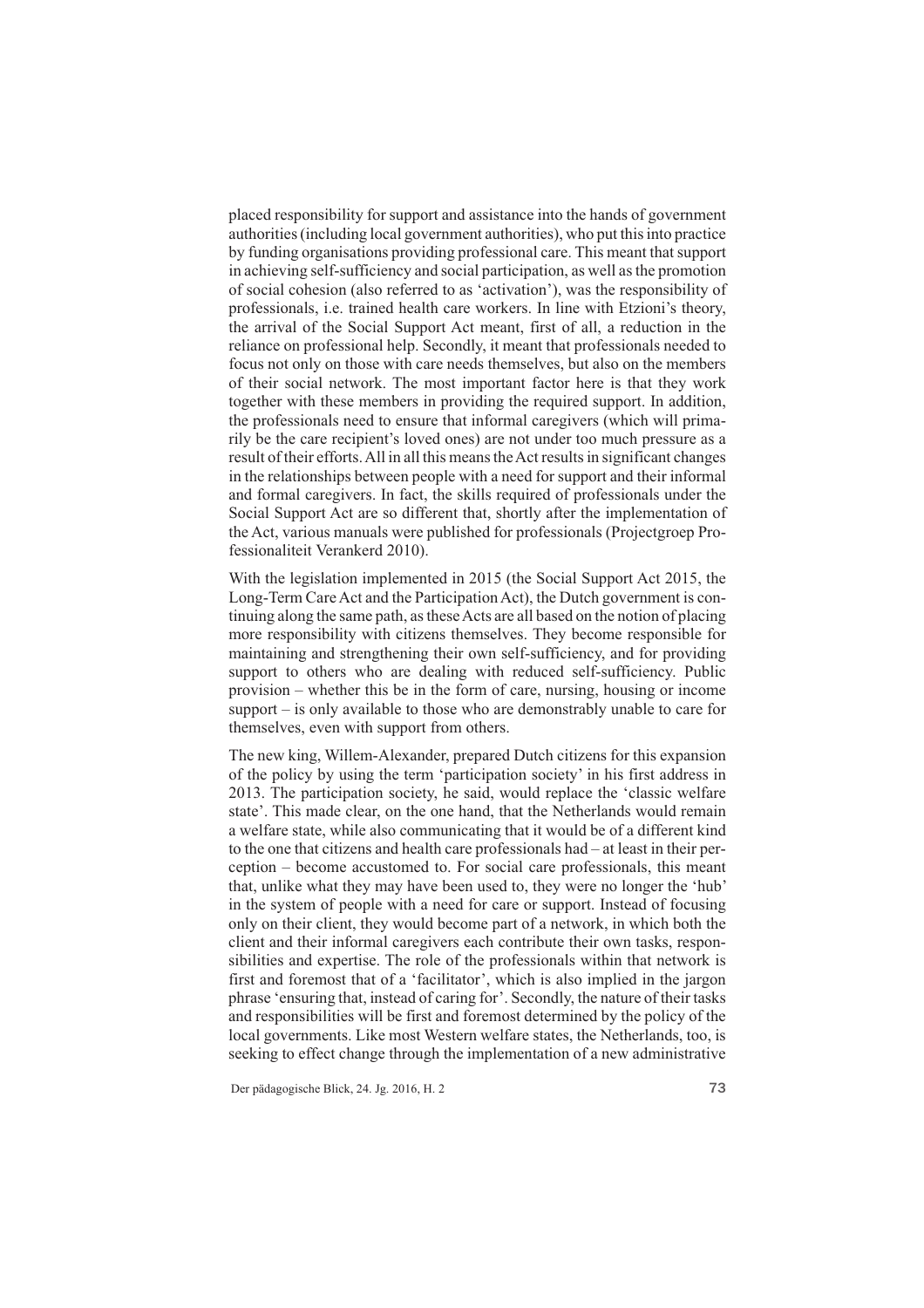structure, with both liberalisation and decentralisation of the remaining government services (cf. Lopez-Santana 2015).

For professionals, this means that their day-to-day practice is informed by both their knowledge, based on theory and experience, and the policy set by the municipality in which they are employed. Professionals therefore need to be, and remain, up-to-date on findings from relevant scientific research and understand how this informs their practice; they must simultaneously be aware of the way in which their practice is impacted by the choices that have been made in their municipality. This requires them to be involved in both the design and undertaking of practice-oriented research, which in the Netherlands is mainly carried out by universities of applied sciences.

## 3. Practice-oriented research in the Netherlands

In order to have a good understanding of the position of practice-oriented research in the Netherlands, it is important to know how higher education in our country is structured. Unlike in most other countries in Europe, higher education in the Netherlands has a so-called binary system, which distinguishes between higher professional education on the one hand, and researchoriented education, which is more academically focused, on the other. These two types of higher education each have their own separate institutions – universities of applied sciences and research universities, respectively – which, with a few exceptions, also have their own separate administrative structures. While universities of applied sciences and research universities that are based in the same city sometimes work together, the two worlds of higher professional education and university education in the Netherlands are strictly separate on the whole. This separation is underlined by the tendency of Dutch universities to teach in English and prefer to publish in English. At the higher professional education level too, efforts are being made towards internationalisation, but this process is progressing far less rapidly than at the universities. Because the majority of professional practice is not internationally orientated, it would also be detrimental to its connection with professional practice to make the complete switch to English.

Traditionally, research was not among the responsibilities of institutions for higher professional education; the training offered by the 'universities of applied sciences' was highly practice-oriented. To facilitate student exchanges, the European Union began the so-called Bologna process, which is meant to bring about increased uniformity among the systems of higher education in the various European countries. For the Netherlands, this meant that, as of the 2002 – 2003 academic year, three types of qualification could be obtained in Dutch higher education: a Bachelor's degree, a Master's degree and a PhD (Nuffic 2016). This change required, among other things, that the learning outcomes for higher professional education at the Bachelor's level be brought in line with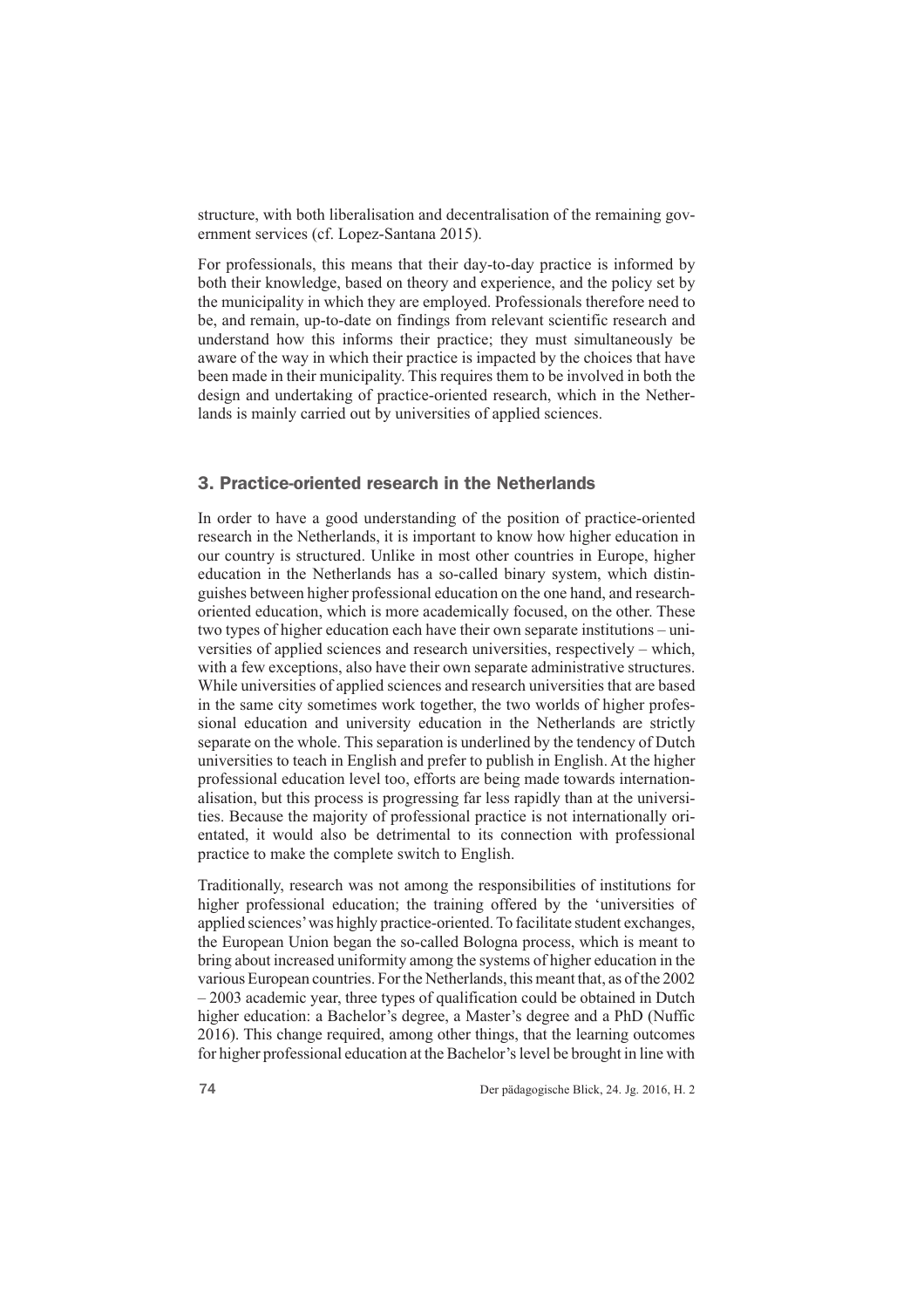the requirements for Bachelor's degrees obtained at universities. One of the conditions for this was that students in higher professional education, too, had to be trained in designing and undertaking research, so that they, too, would meet the 'Dublin descriptors', which set out the learning outcomes required at the European level for each higher-education qualification (vs 'Ecapedia'). In 2001, in order to be able to achieve this, research groups (so called 'lectoraten'), made up of a professor ('lector') and lecturers/researchers, were established within the Dutch universities of applied sciences with the responsibility of carrying out practice-oriented research. Practice-oriented research is different from the research undertaken by research universities – which, for the most part, falls under fundamental research – in that it is designed and carried out at the request of, and in cooperation with, practice-based organisations. The research findings contribute not only to the further development of scientific knowledge, but also to that of professional practice. This difference may also mean that the requirements relating to validity and utility are different than for fundamental research. Some feel this means that practice-oriented research must, by definition, have a different methodology, but opinions are still very much divided on this matter (Blijenbergh/Korzilius/Verschuren 2010; Butter/Verhagen 2014). What can definitely be said to be typical of practiceoriented research, or at least reports pertaining to it, is that professionals have to be able to have access to it. Practice-oriented researchers therefore need to look for other avenues than those commonly used in the academic world for the dissemination of their research findings. This means that the findings of practice-oriented research must be reported not just in articles for English-language journals, but should also be published in the industry magazines that are read by professionals in the field. Other forms of communication, such as films, demonstrations, online modules, etc., should be used as well.

## 4. The social care field as the object of research

Responsibility for practice-oriented research in the Netherlands lies with research groups at universities of applied sciences. Together with the professional field itself and the various degree programmes, it is their responsibility to undertake research, the findings of which contribute both to the development of knowledge (i.e. science) and to the development of professional practice and training programmes. The latter can be both initial education at the secondary and higher-education level and post-initial education. It only makes sense that research in the social care field is being undertaken by research groups associated with training programmes for social work, which in the Netherlands often form part of larger faculties that also run programmes on applied psychology, legal services or health care.

It is precisely these research groups' links with social work training programmes that gives rise to a number of dilemmas relating to this research. In the Netherlands, too, the social work field has traditionally been critical of the

Der pädagogische Blick, 24. Jg. 2016, H. 2 75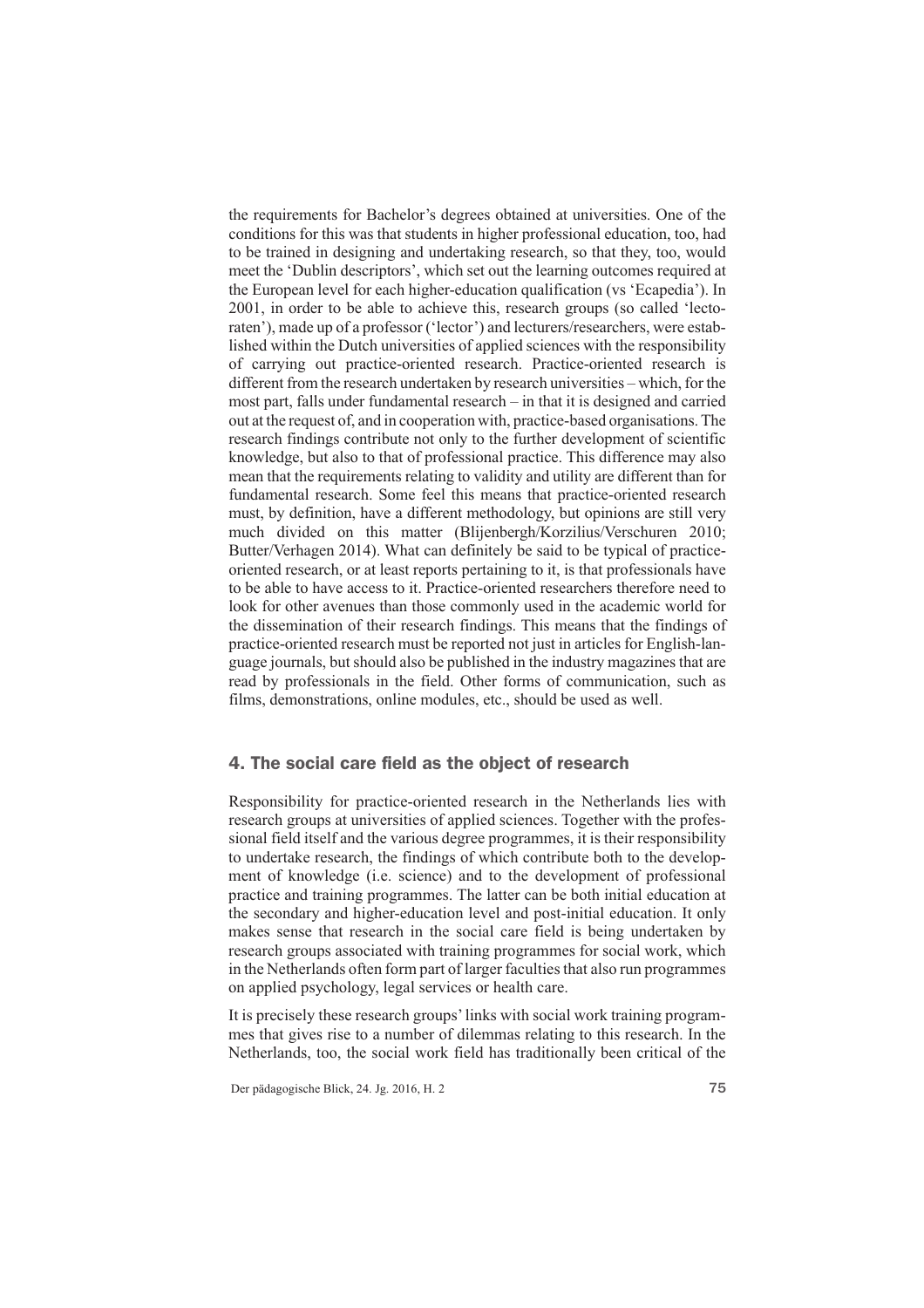societal status quo, as a result of which many professionals in the sector are sceptical of the positivist research paradigm. They feel this paradigm ignores people's individual values and preferences, and fails to do justice to people's unique stories and experiences. In light of this, they prefer more emancipatory, action-oriented research approaches, which also give a voice to more vulnerable groups in society (cf. Morgan 2007; Lub 2014). These approaches set aside the requirements about validity and reliability formulated by the positivist traditions. This is why some academics dismiss them as non-scientific, which in turn makes social workers want to keep their distance from 'science', or 'cold research' as it is also referred to. Taken to the extreme, this can result in 'practice-oriented research' in the social care field, especially research into the 'evidence based' effectiveness of certain practices or interventions, being considered to be a contradiction in terms. It would be impossible by definit ion, and could even be an impediment to the beneficial effect social work aims to achieve. By the same token, the type of research that the majority of social workers *do* consider valuable, i.e. action or participatory research, is considered to be non-scientific by the advocates of the positivist paradigm, as they feel it is not objective, transferable or repeatable.

The controversy that has been going on within the academic community of the behavioural and social sciences for quite some time seems to become even more polarised in the discussion between the spheres of academic and practice-oriented social scientific research. The fact that, as a result of policy development in the social care sector, the findings and impact of practice-oriented research are very much determined by the local context, does not help in achieving a reconciliation between the different positions. After all, the requirements of transferability and repeatability become even trickier to fulfil if the practical approach to be investigated, evaluated or implemented has highly place-specific qualities. In addition, the need to make the findings accessible and usable for the primary stakeholders  $-$  i.e. local authorities, social workers and citizens – can further increase the distance from the acade mic world. After all, an English-language publication is not the most obvious way to disseminate knowledge for this audience.

In addition, the findings of the research must also be incorporated into the curriculum of the professionals in training. This means that lecturers on degree programmes must also have access to them in order to be able to include them. The alterations to the role of professionals in the social care field resulting from changes in the laws and regulations were already described earlier in this document. Quite apart from the introduction of research responsibilities in higher professional education, these changes already require that training programmes for professionals in the social care field undergo a dramatic shift (Netherlands Association of Universities of Applied Sciences 2014). The transformation of the welfare state is met with resistance, as it is experienced as an austerity measure which mainly puts vulnerable citizens at a disadvantage (Grootegoed/ van Barneveld/Duyvendak 2014; vs 'Social Issues') – and this resistance is also present among those who train future social workers. They often perceive the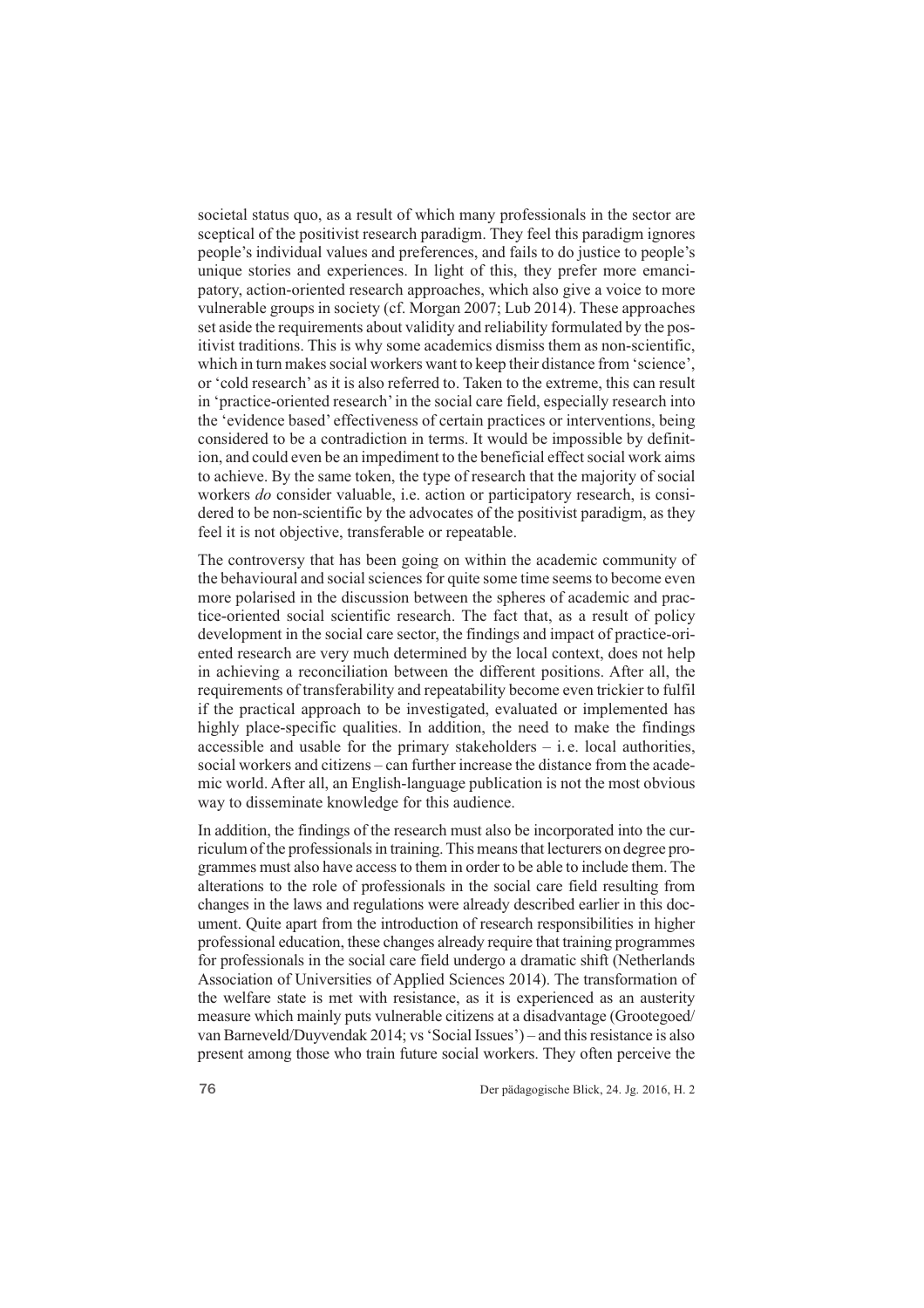changes to degree programmes that they are required to implement to constitute a fundamental lack of understanding and appreciation for the work that social workers do, to the detriment of those people social workers have always sought to support. In this context, the information yiel ded by practice-oriented research is not always seen as a welcome addition to the curriculum.

Therefore, trying to conduct influential practice-oriented research in the social care field presents researchers in the Netherlands with a multifaceted challenge. First of all, the research must be designed in such a way that the findings address the question which the practical situation throws up. This may have implications for the research paradigm to be used, and, by extension, for the support (or resistance) of professionals in the field, and that of the lecturers and students who are to be involved in the research (Morgan 2007; Butter/Verhagen 2014; Lub 2014). In addition, the research must be designed and carried out from the start all the way through to the reporting stage in such a way that it meets the requirements of validity, reliability, transparency and integrity for scientific research in general and practice-oriented research in particular (Andriessen 2014). Throughout the research, a distinc tion must be made between the locally-specific factors and the generallyapplicable aspects of the practical reality which may impact upon the research findings. In order to distinguish between the two, the researcher(s), like the professionals, must be aware of the local context. Finally, the findings must be reported in a way that both gives local stakeholders the information that is important to them and updates the research and scientific community as to the relevant factors which transcend the local context. This usually means that they must be reported in different ways, including in one or several Englishlanguage publications.

All in all, it seems that undertaking practice-oriented research in the Dutch social care field is a more complicated task than undertaking 'regular' fundamental research in the behavioural and social sciences. However, if the basic values of the Dutch care system are to be safeguarded, practice-oriented research which is both well-executed and well-reported is indispensable. After all, the changes taking place in this system call for well-informed and well-equipped professionals, which means it is essential that the training programmes on offer are up-to-date.

#### **Literature**

Andriessen, D. (2014): Praktisch relevant én methodisch grondig? Dimensies van onderzoek in het HBO ('Practically Relevant As Well As Methodically Thorough? Dimensions of Research in Higher Professional Education'). Utrecht: HU/MPO.

Ecapedia (2015): http://ecache.eu/w/index.php/Main\_Page. Zugriffsdatum: 22.08.2016. Esping-Andersen, G. (1990): The Three Worlds of Welfare Capitalism. Princeton: Princeton University Press.

Etzioni, A. (1996): The New Golden Rule: Community and Morality in a Democratic Society. New York: Basic Books.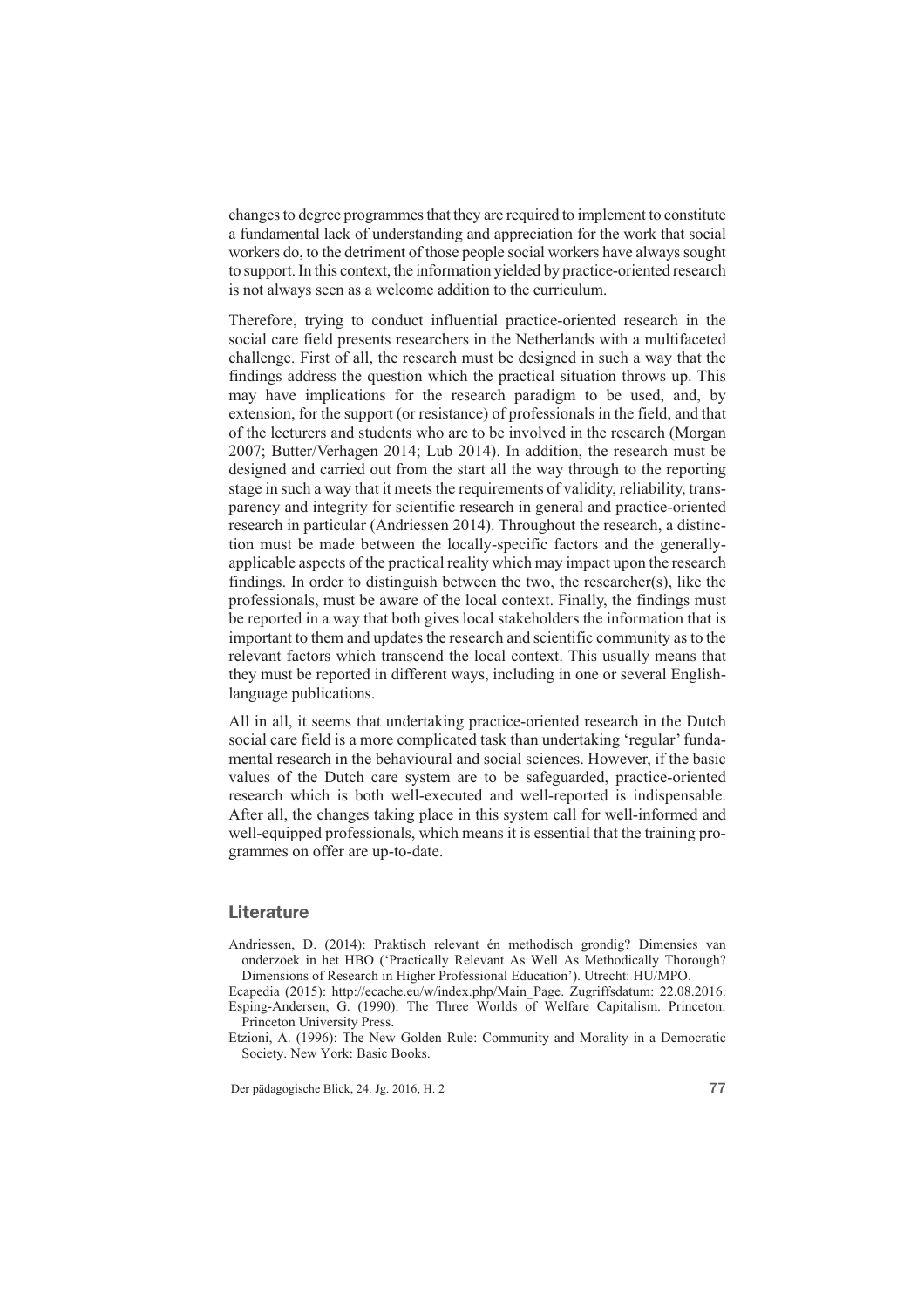- Bleijenbergh, I./Korzilius, H./Verschuren, P. (2010): Methodological criteria for the internal validityand utility of practice oriented research. In: Quality & Quantity, 45, S. 145-156.
- Butter, R./Verhagen, S. (2014): De padvinder en het oude vrouwtje. Een pleidooi voor transparante en pluriforme kwaliteit van praktijkgericht onderzoek en aanzet tot integraal prestatiemanagement ('The Boy Scout and the Little Old Lady. A Plea for Transparency and Variation in Practice-Oriented Research and First Steps Towards Integrated Performance Management')*.* Utrecht: HU University of Applied Sciences Utrecht/Centre for Social Innovation (KSI).
- De Swaan, A. (1988): In Care of the State; Health care, education and welfare in Europe and the USA in the Modern Era. New York/Cambridge: Oxford U.P./Polity Press.
- Grootegoed, E./van Barneveld, E./Duyvendak, J.W. (2014): What is customary about customary care? How Dutch welfare policy defines what citizens have to consider ,,normal" care at home. In: Critical Social Policy*,* 12/08.
- Health Care and support in the Netherlands: www.government.nl/topics/care-and-supportat-home/question-and-answer/how-have-care-and-support-been-organised-since-2015. Zugriffsdatum: 22.08.2016.
- Huber, M.,/Rodrigues, R./Hoffmann, F./Gasior, K./Marin, B. (2009): Facts and Figures on Long-Term Care. Europe and North America. Vienna: European Centre for Social Welfare Policy and Research.
- Kwekkeboom, M.H. (1999): Naar draagkracht een verkennend onderzoek naar draagvlak en draagkracht voor de vermaatschappelijking in de geestelijke gezondheidszorg ('Towards Capacity – An Exploratory Study into Public Support and Capacity for the Socialisation of Mental Healthcare'). The Hague: Netherlands Institute for Social Research.
- Kwekkeboom, R./Jager-Vreugdehil, M. (eds.) (2009): De praktijk van de WMO Onderzoeksresultaten lectoraten social work ('The Social Support Act In Practice: Research Findings from the Social Work Research Groups'). Amsterdam: SWP.
- Lopez-Santana, M. (2015): The New Governance of Welfare States in the United States and Europe. Between Decentralization and Centralization in the Activation Area. New York: SUNY Press.
- Lub, V. (2014): Kwalitatief evalueren in het sociale domein. Mogelijkheden en beperkingen ('Qualitative Evaluation in the Social Care Field. Possibilities and Limitations'). Amsterdam: Boom Lemma Uitgevers*.*
- Morgen, D.L. (2007): Paradigms Lost and Pragmatism Regained: Methodological Implications of Combining Qualitative and Quantitative Methods. In: Journal of Mixed Methods Research, 1, S. 48.
- Projectgroep Professionaliteit Verankerd ('Project Group for Anchoring Professionalism') (2010): Handreiking Maatschappelijke Ondersteuning. Kenmerken van professioneel ondersteunen ('Manual on Social Support: Qualities of Professonal Support'). Utrecht: MOVISIE.
- Schuyt, K. (2013): 2e Van Doornlezing 2013: Noden en wensen: De verzorgingsstaat gezien als een historisch fenomeen ('Second Van Doorn Lecture 2013: Needs and Wants: The Welfare State Viewed as a Historical Phenomenon'). Rotterdam: Erasmus University Rotterdam.
- Social Issues: www.socialevraagstukken.nl/dossiers/burgers-nemen-het-over. Zugriffsdatum: 22.08.2016.
- Timmermans, J. M./Kwekkeboom, M.H. (2012): Verwachtingen van de Wet maatschappelijke ondersteuning – analyse van een redeneerketen ('Expectations of the Social Support Act – Analysis of a Line of Reasoning'). Amsterdam: Sorbus o.a.
- Verbeek-Oudijk, D./Woittiez, I./Eggink, E./Putman, L. (2014): Who cares in Europe? A comparison of long-term care for the over-50s in sixteen European countries. The Hague: Netherlands Institute for Social Research.
- Netherlands Association of Universities of Applied Sciences ('Vereniging Hogescholen') (2014): Meer van waarde. Kwaliteitsimpuls en ontwikkelrichting voor het hoger sociaal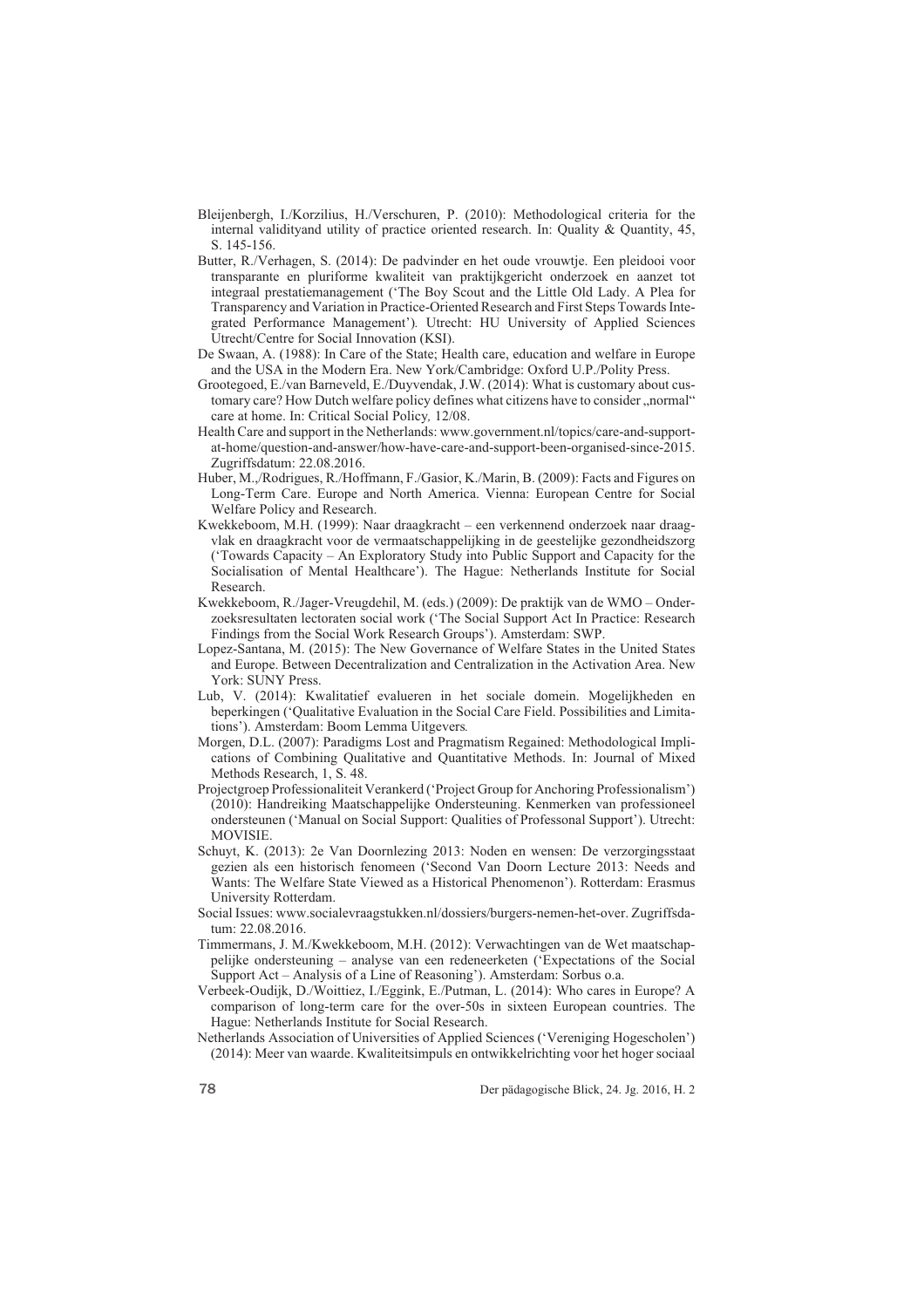agogisch onderwijs. Advies van de verkenningscommissie Hoger Sociaal Agogisch Onderwijs ('More Value, More Valued. Quality Stimulus and the Development Path for Higher Education in Social and Community Work. Advice by the Exploratory Committee for Higher Education in Social and Community Work (HSAO)). The Hague: Netherlands Association of Universities of Applied Sciences.

*Rick Kwekkeboom, PhD, Professor of Community Care at Amsterdam University of Applied Sciences, Wibautstraat 5a, 1091 GH Amsterdam, The Netherlands, r.kwekkeboom@hva.nl* 

Eingereicht: 15.04.2016 Überarbeitung: 10.08.2016 Angenommen: 22.08.2016